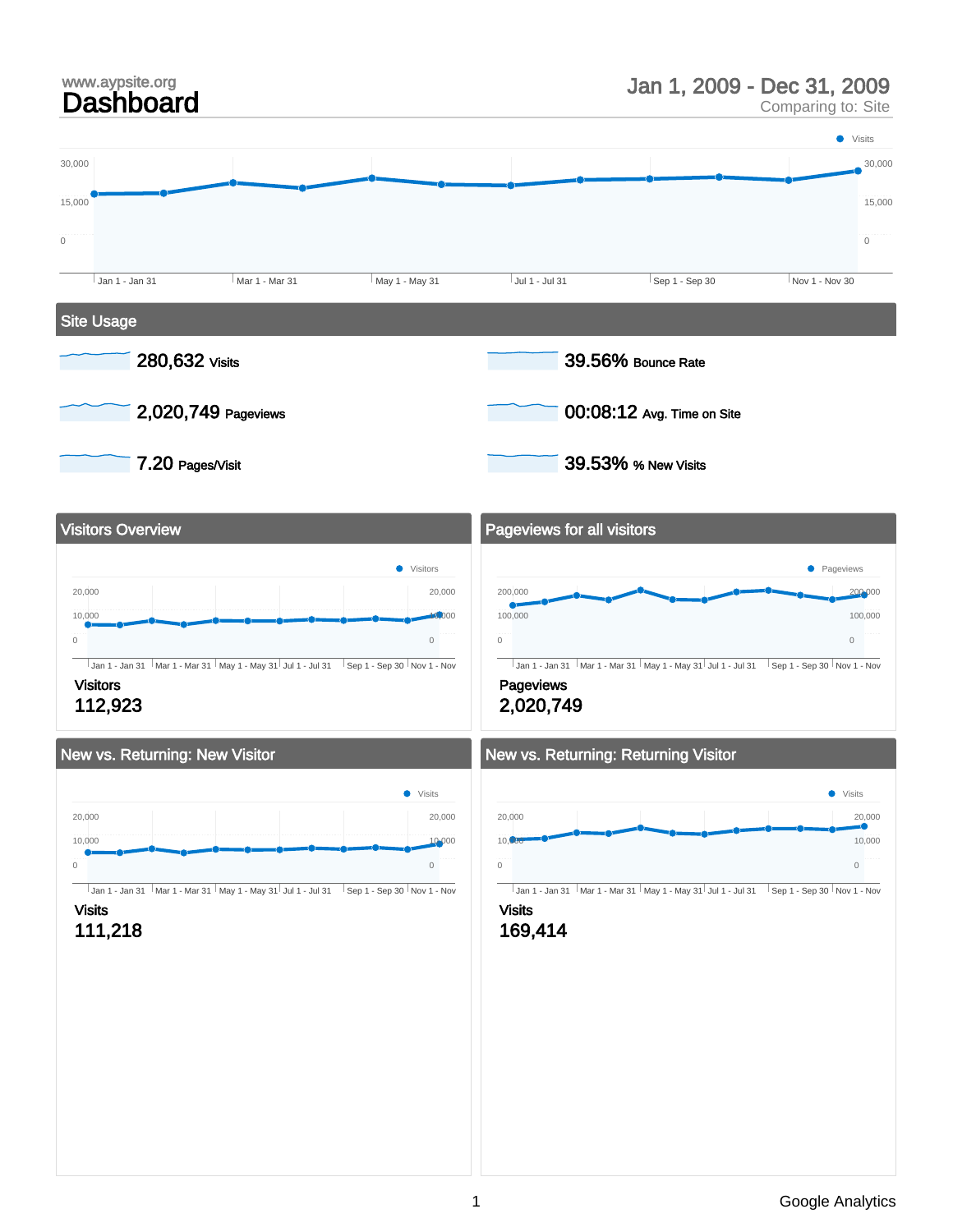

### 90,433

### Content Detail: /forum/active.asp



 $\overline{1}$  Jan 1 - Jan 31  $\overline{1}$  Mar 1 - Mar 31  $\overline{1}$  May 1 - May 31  $\overline{1}$  Jul 1 - Jul 31  $\overline{1}$  Sep 1 - Sep 30  $\overline{1}$  Nov 1 - Nov

### **Pageviews** 320,677

### Traffic Sources Overview



### Content Detail: /books.html



### 23,816

# Content Overview

| Pages                      | <b>Pageviews</b> | % Pageviews |
|----------------------------|------------------|-------------|
| /forum/active.asp          | 320,677          | 15.87%      |
| /forum/index.html          | 115,658          | 5.72%       |
| /index.html                | 90,433           | 4.48%       |
| /forum/forum.asp?FORUM_ID= | 48,467           | 2.40%       |
| /forum/default.asp         | 46,948           | 2.32%       |

### Map Overlay world

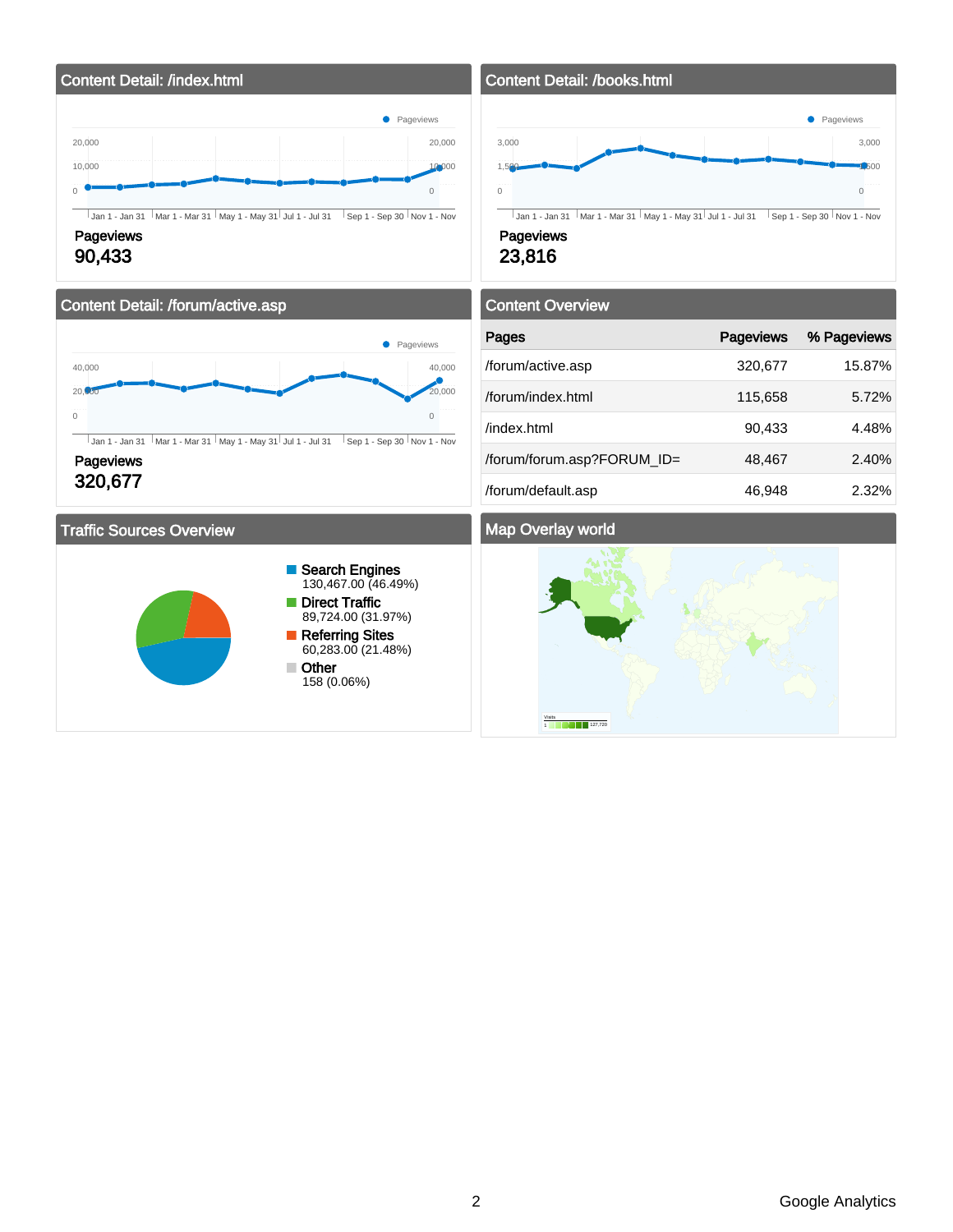### www.aypsite.org www.aypsite.org<br> **Pageviews for all visitors** Man 1, 2009 - Dec 31, 2009<br>
Comparing to: Site

Comparing to: Site



### 2,020,749 Pageviews

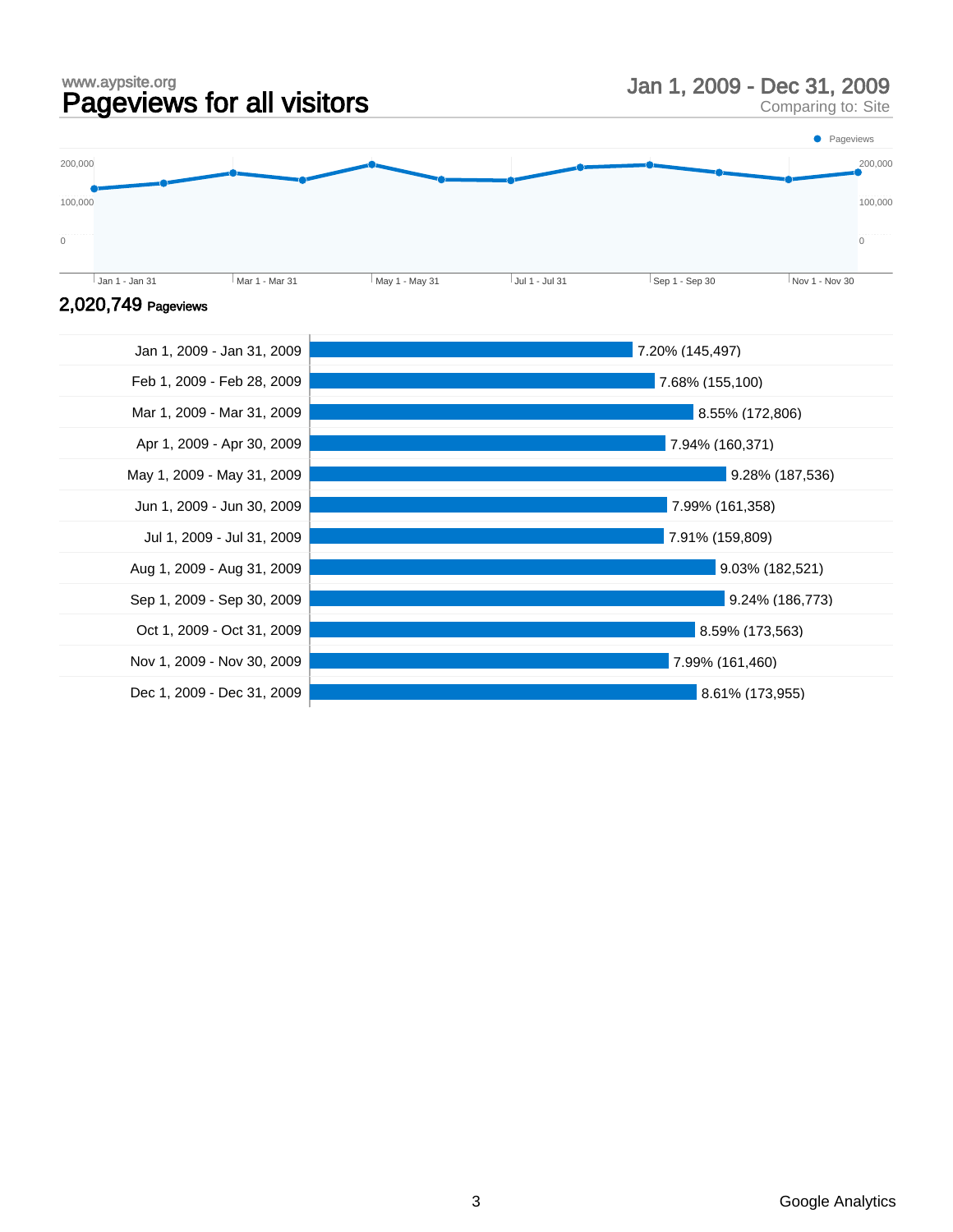# www.aypsite.org<br> **Visitors Overview State State of State Comparing to:** Site **Visitors Overview**

Comparing to: Site



39.53% New Visits

### Technical Profile

| <b>Browser</b>    | <b>Visits</b> | % visits | <b>Connection Speed</b> | <b>Visits</b> | % visits |
|-------------------|---------------|----------|-------------------------|---------------|----------|
| Internet Explorer | 125,099       | 44.58%   | Cable                   | 89.425        | 31.87%   |
| Firefox           | 111,720       | 39.81%   | <b>DSL</b>              | 87.541        | 31.19%   |
| Safari            | 21,799        | 7.77%    | <b>Unknown</b>          | 75,536        | 26.92%   |
| Chrome            | 12,012        | 4.28%    | T <sub>1</sub>          | 20.417        | 7.28%    |
| Opera             | 7,058         | 2.52%    | Dialup                  | 5,597         | 1.99%    |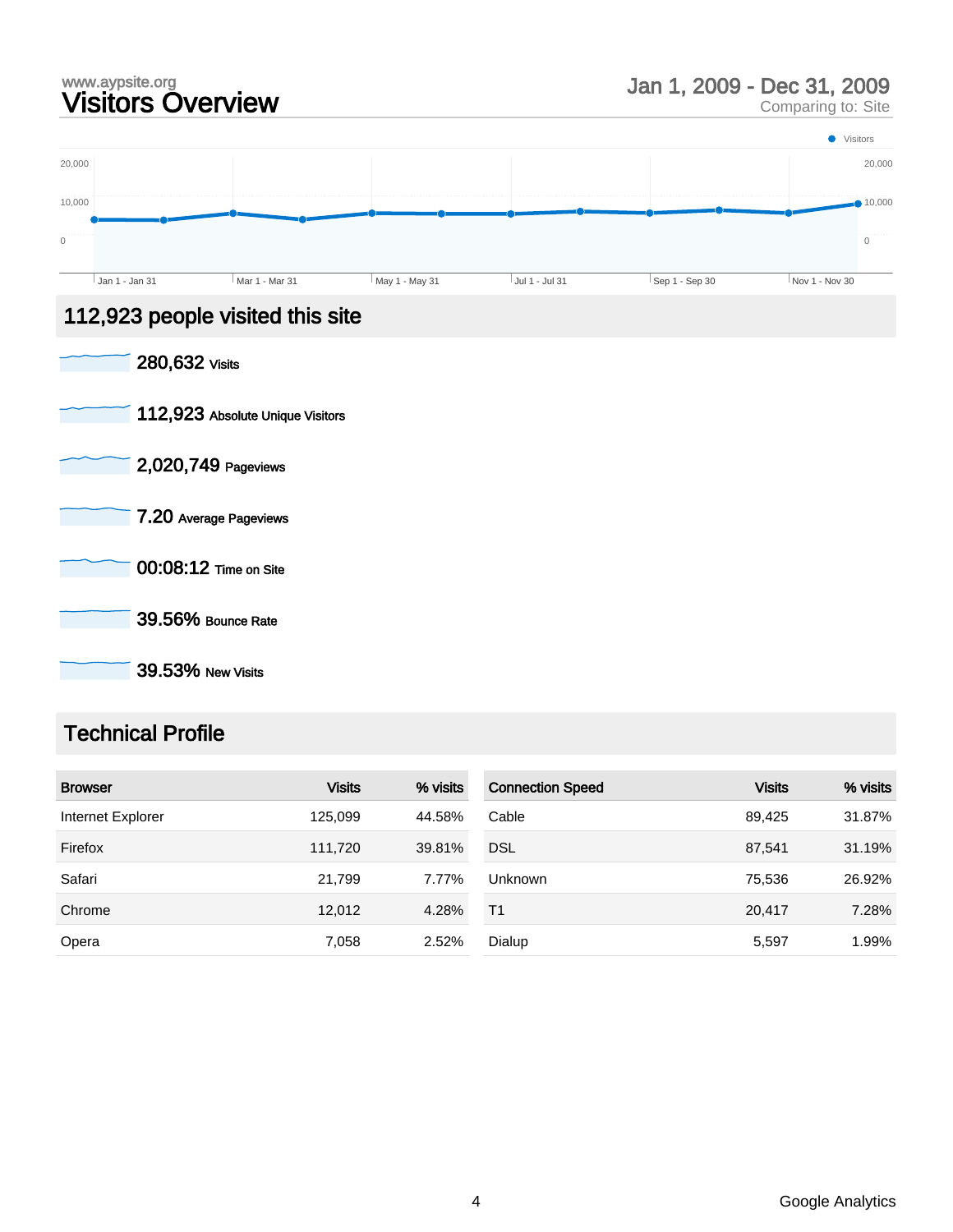## www.aypsite.org New vs. Returning:

New Visitor

Jan 1, 2009 - Dec 31, 2009

Comparing to: Site



# This visitor type sent 111,218 visits

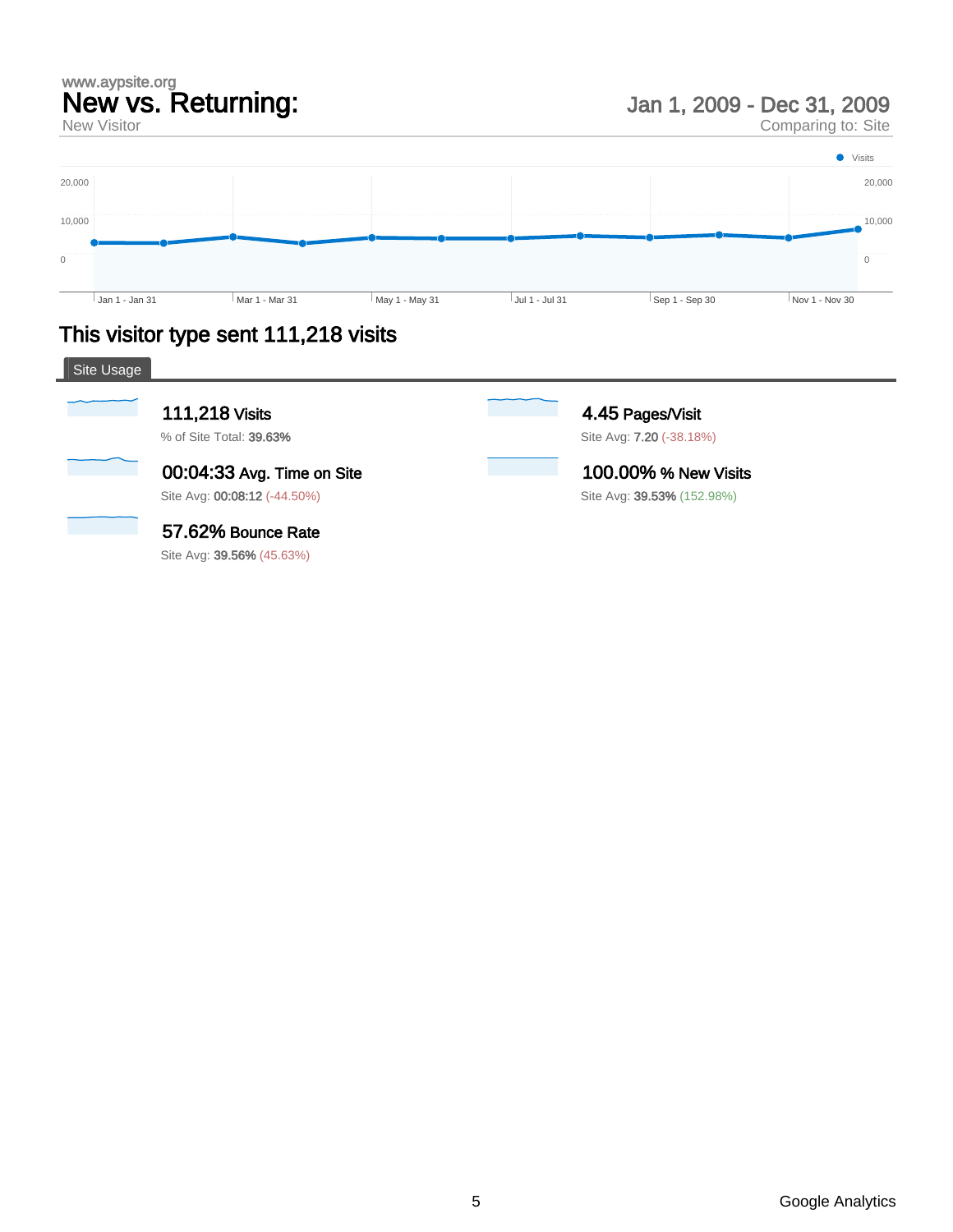# www.aypsite.org New vs. Returning:

Returning Visitor

Jan 1, 2009 - Dec 31, 2009

Comparing to: Site



# This visitor type sent 169,414 visits

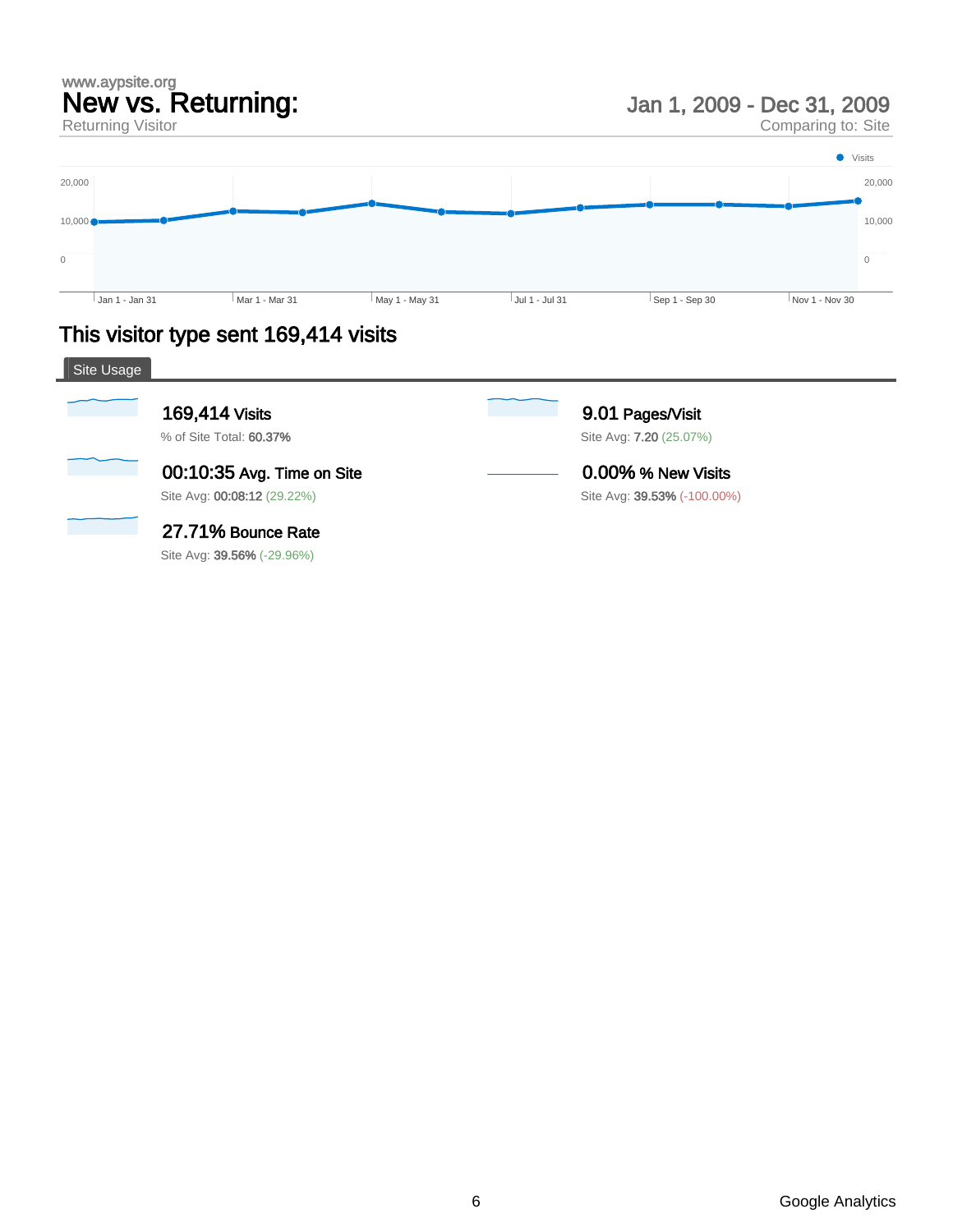

- 00:01:22 Time on Page
- 51.52% Bounce Rate
- 20.20% % Exit
	- \$0.00 \$ Index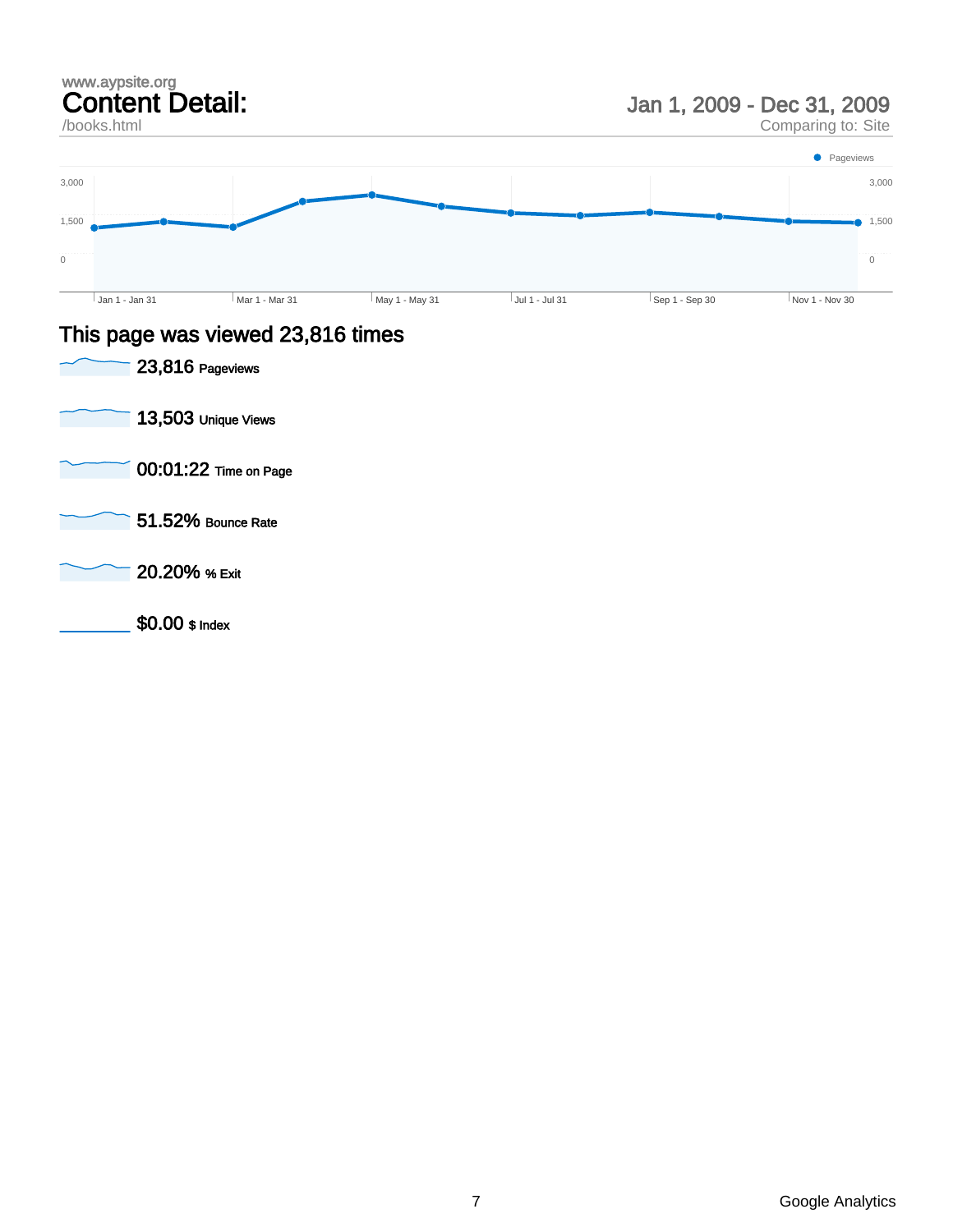# www.aypsite.org<br> **Content Overview State State of State Content Overview State Content** Comparing to: Site

Comparing to: Site



### Pages on this site were viewed a total of 2,020,749 times

| 2,020,749 Pageviews |  |
|---------------------|--|
|                     |  |

1,200,868 Unique Views

39.56% Bounce Rate

# Top Content

| Pages                        | Pageviews | % Pageviews |
|------------------------------|-----------|-------------|
| /forum/active.asp            | 320,677   | 15.87%      |
| /forum/index.html            | 115,658   | 5.72%       |
| /index.html                  | 90,433    | 4.48%       |
| /forum/forum.asp?FORUM_ID=19 | 48,467    | 2.40%       |
| /forum/default.asp           | 46,948    | 2.32%       |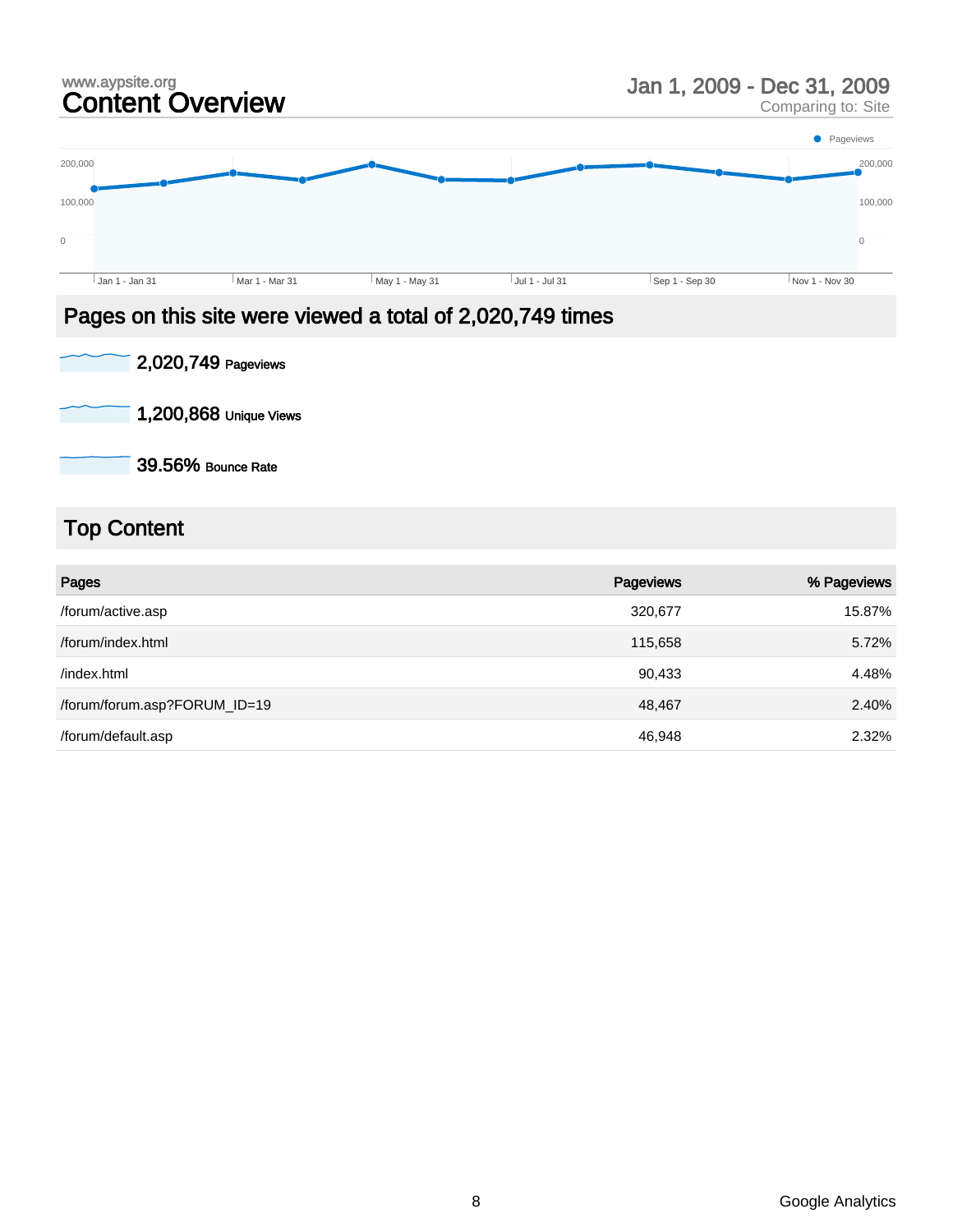# www.aypsite.org<br>**Map Overlay** www.aypsite.org<br> **Map Overlay Care and Science Comparing Comparing to: Site Map Overlay**



# 280,632 visits came from 196 countries/territories

| Site Usage                                              |                                                    |                                                                |             |                                                       |              |                                                             |  |
|---------------------------------------------------------|----------------------------------------------------|----------------------------------------------------------------|-------------|-------------------------------------------------------|--------------|-------------------------------------------------------------|--|
| <b>Visits</b><br>280,632<br>% of Site Total:<br>100.00% | Pages/Visit<br>7.20<br>Site Avg:<br>$7.20(0.00\%)$ | Avg. Time on Site<br>00:08:12<br>Site Avg:<br>00:08:12 (0.00%) |             | % New Visits<br>39.63%<br>Site Avg:<br>39.53% (0.26%) |              | <b>Bounce Rate</b><br>39.56%<br>Site Avg:<br>39.56% (0.00%) |  |
| Country/Territory                                       |                                                    | <b>Visits</b>                                                  | Pages/Visit | Avg. Time on<br><b>Site</b>                           | % New Visits | <b>Bounce Rate</b>                                          |  |
| <b>United States</b>                                    |                                                    | 127,720                                                        | 7.50        | 00:08:03                                              | 39.55%       | 40.23%                                                      |  |
| United Kingdom                                          |                                                    | 21,960                                                         | 8.42        | 00:09:15                                              | 33.47%       | 33.23%                                                      |  |
| India                                                   |                                                    | 21,334                                                         | 6.02        | 00:07:33                                              | 59.22%       | 46.38%                                                      |  |
| Canada                                                  |                                                    | 18,582                                                         | 5.70        | 00:08:16                                              | 35.67%       | 44.38%                                                      |  |
| Germany                                                 |                                                    | 6,104                                                          | 6.99        | 00:06:48                                              | 31.08%       | 33.78%                                                      |  |
| Australia                                               |                                                    | 5,875                                                          | 4.91        | 00:06:28                                              | 53.33%       | 49.33%                                                      |  |
| <b>Czech Republic</b>                                   |                                                    | 5,677                                                          | 5.19        | 00:06:42                                              | 16.21%       | 43.30%                                                      |  |
| Spain                                                   |                                                    | 5,354                                                          | 11.38       | 00:07:23                                              | 16.62%       | 13.65%                                                      |  |
| Ireland                                                 |                                                    | 5,083                                                          | 9.15        | 00:19:44                                              | 14.32%       | 22.60%                                                      |  |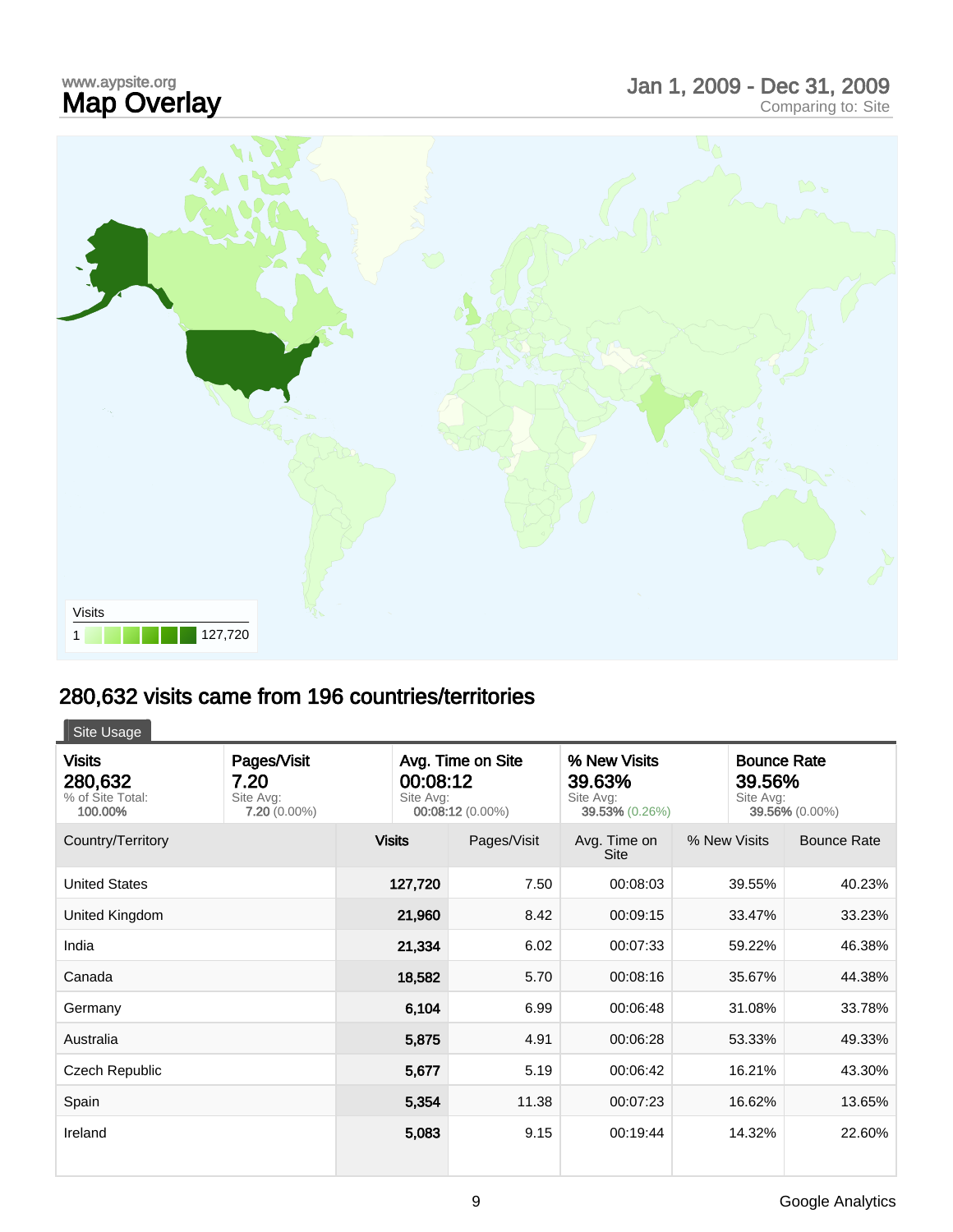| Sweden | 4,468 | 9.58 | 00:10:44 | 28.63% | 23.77%        |
|--------|-------|------|----------|--------|---------------|
|        |       |      |          |        | 1 - 10 of 196 |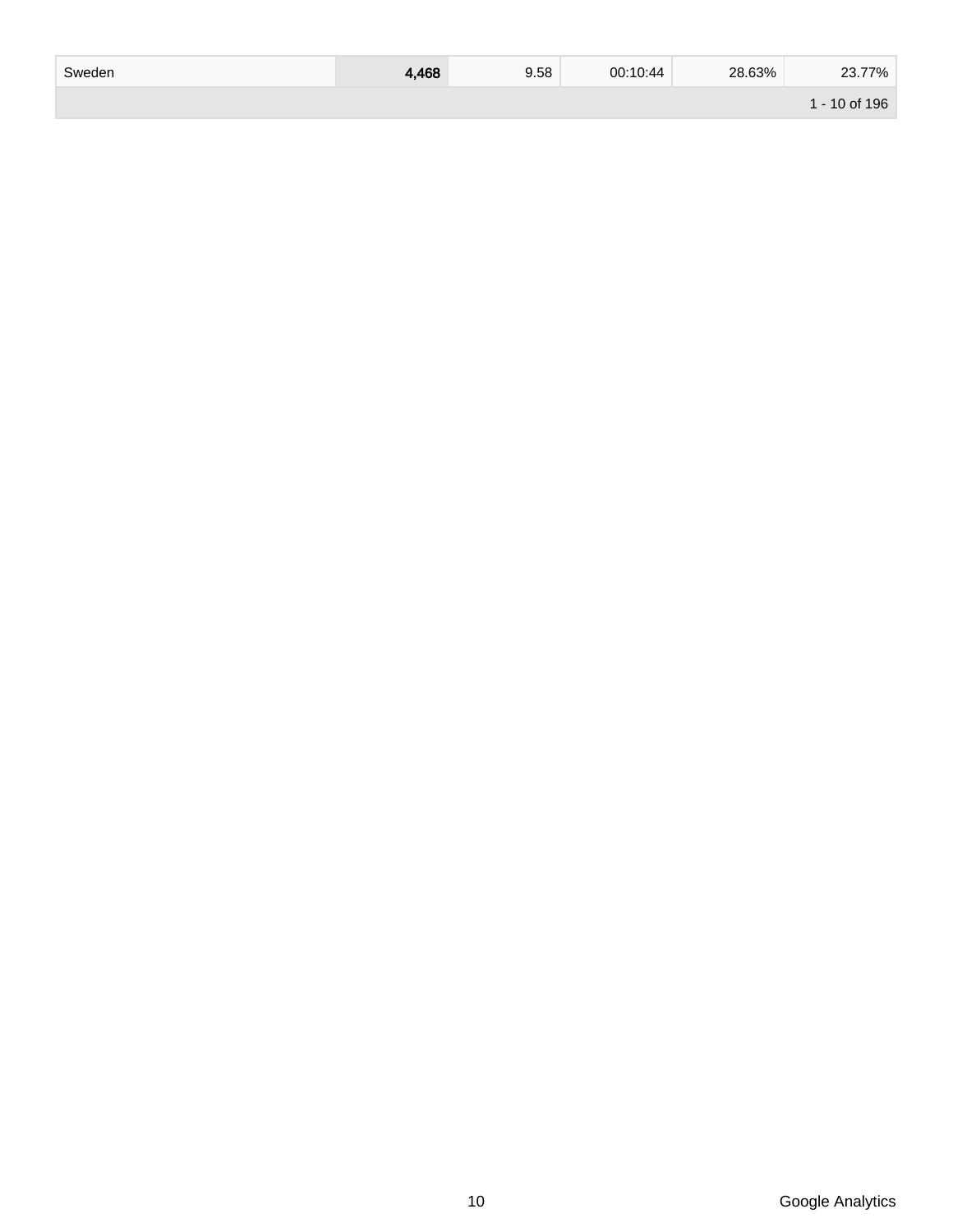## www.aypsite.org Content Detail:

/index.html

Jan 1, 2009 - Dec 31, 2009

Comparing to: Site



### This page was viewed 90,433 times

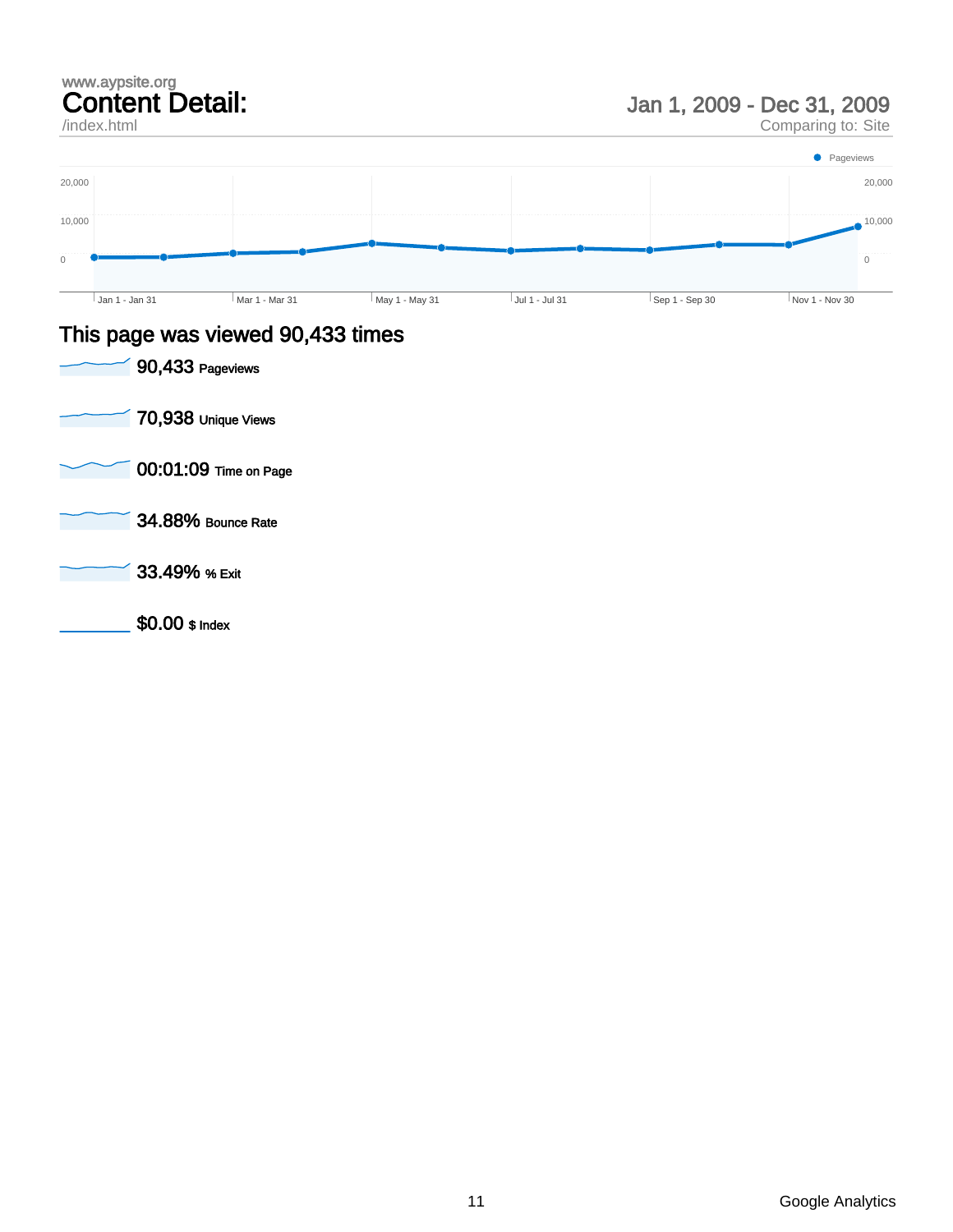### www.aypsite.org Content Detail:

/forum/active.asp

Jan 1, 2009 - Dec 31, 2009

Comparing to: Site



### This page was viewed 320,677 times